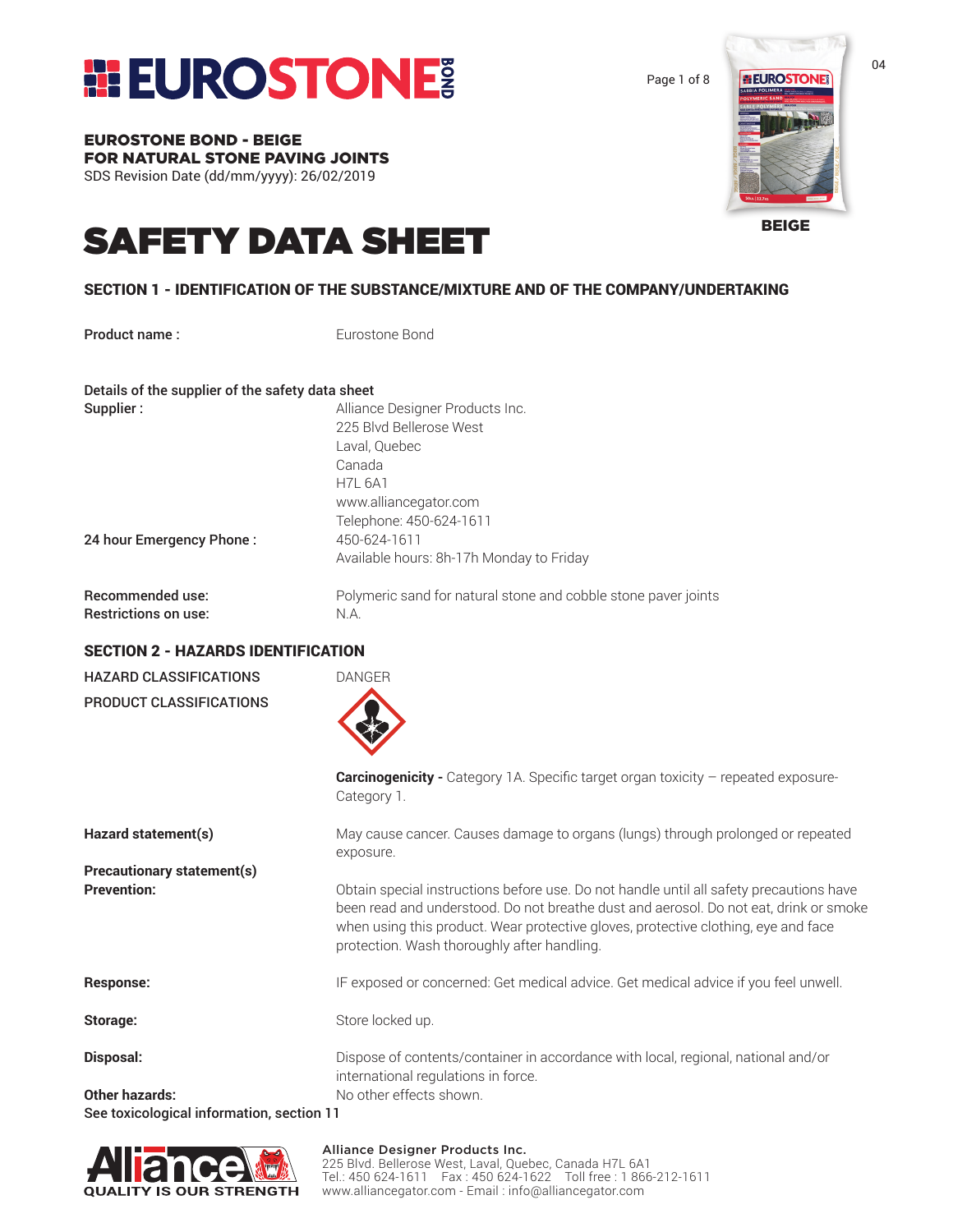

Page 2 of 8

## **ELEUROSTONE**

BEIGE

#### SECTION 3 - COMPOSITION/INFORMATION ON INGREDIENTS

| CAS no.    | Common name and synonyms     | <b>Concentration (W/W)</b> |
|------------|------------------------------|----------------------------|
| 14808-60-7 | Silica, crystalline (Quartz) | 34-36%                     |

#### SECTION 4 - FIRST AID MEASURES

EUROSTONE BOND - BEIGE

FOR NATURAL STONE PAVING JOINTS SDS Revision Date (dd/mm/yyyy): 26/02/2019

If swallowed, irritation, any type of overexposure or symptoms of overexposure occur during use of the product or persists after use, immediately contact a POISON CENTER, an EMERGENCY ROOM or a PHYSICIAN; ensure that the product safety data sheet is available.

| Eye contact:                                          | Check for and remove any contact lenses. Immediately flush eyes with plenty of water<br>for at least 15 minutes, occasionally lifting the upper and lower eyelids. Get medical<br>attention immediately.                                                                               |
|-------------------------------------------------------|----------------------------------------------------------------------------------------------------------------------------------------------------------------------------------------------------------------------------------------------------------------------------------------|
| Skin contact:                                         | In case of contact, immediately flush skin with plenty of water for at least 15 minutes<br>while removing contaminated clothing and shoes. Wash clothing before reuse. Clean<br>shoes thoroughly before reuse. Get medical attention immediately.                                      |
| <b>Inhalation:</b>                                    | Move exposed person to fresh air. If not breathing, if breathing is irregular or if respiratory<br>arrest occurs, provide artificial respiration or oxygen by trained personnel. Loosen tight<br>clothing such as a collar, tie, belt or waistband. Get medical attention immediately. |
| Ingestion:                                            | Wash out mouth with water. Do not induce vomiting unless directed to do so by medical<br>personnel. Never give anything by mouth to an unconscious person. Get medical<br>attention immediately.                                                                                       |
| <b>Symptoms:</b>                                      | Cough, breathing pain, eye redness. Recurrent bronchitis and permanent respiratory<br>embarrassment.                                                                                                                                                                                   |
| Effects (acute or delayed):                           | Dust from the product may cause mechanical irritation of the eyes and respiratory tract.<br>May cause lung inflammation.<br>May cause silicosis.                                                                                                                                       |
| Immediate medical attention and<br>special treatment: | No specific treatment.<br>Treat symptomatically. Contact poison treatment specialist immediately<br>if large quantities have been ingested or inhaled.                                                                                                                                 |

#### SECTION 5 - FIRE FIGHTING MEASURES

| Suitable extinguishing media:   | Use dry chemical, CO2, water spray (fog) or foam. |
|---------------------------------|---------------------------------------------------|
| Unsuitable extinguishing media: | Jets of water can facilitate the spread of fire.  |

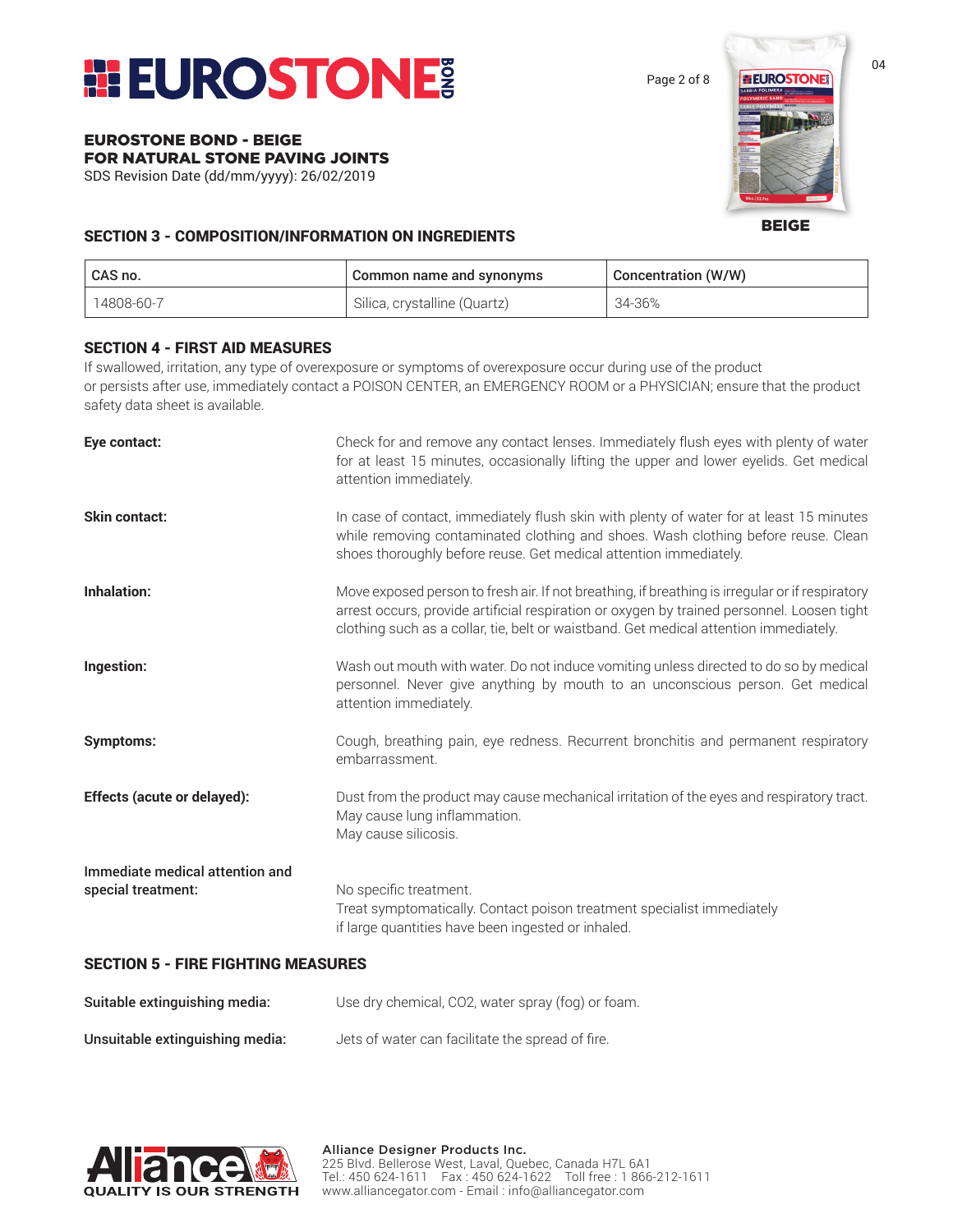

EUROSTONE BOND - BEIGE

FOR NATURAL STONE PAVING JOINTS SDS Revision Date (dd/mm/yyyy): 26/02/2019

Page 3 of 8



BEIGE Specific hazards arising from the No specific hazard. hazardous product: Hazardous combustion products: Carbon monoxide and dioxide. Special protective equipment and Fire-fighters should wear appropriate protective equipment and self-contained **precautions for fire-fighters:** breathing apparatus (SCBA) with a full face-piece operated in positive pressure mode.

#### SECTION 6 - ACCIDENTAL RELEASE MEASURES

| <b>Personal precautions:</b>              | No action shall be taken involving any personal risk or without suitable training. Evacuate<br>surrounding areas. Keep unnecessary and unprotected personnel from entering. Do not<br>touch or walk through spilled material. Shut off all ignition sources. No flares, smoking<br>or flames in hazard area. Avoid breathing vapor or mist. Provide adequate ventilation.<br>Wear appropriate respirator when ventilation is inadequate. Put on appropriate personal<br>protective equipment (see Section 8). |
|-------------------------------------------|---------------------------------------------------------------------------------------------------------------------------------------------------------------------------------------------------------------------------------------------------------------------------------------------------------------------------------------------------------------------------------------------------------------------------------------------------------------------------------------------------------------|
| <b>Protective equipment and emergency</b> |                                                                                                                                                                                                                                                                                                                                                                                                                                                                                                               |
| procedures:                               | Avoid dispersal of spilled material and runoff and contact with soil, waterways, drains<br>and sewers. Inform the relevant authorities if the product has caused environmental<br>pollution (sewers, waterways, soil or air).                                                                                                                                                                                                                                                                                 |
| <b>Methods and materials for</b>          |                                                                                                                                                                                                                                                                                                                                                                                                                                                                                                               |
| containment and cleaning up:              | Stop leak if without risk. Move containers from spill area. Dilute with water and mop up<br>if water-soluble. Alternatively, or if water-insoluble, absorb with an inert dry material<br>and place in an appropriate waste disposal container. Use spark-proof tools and<br>explosionproof equipment. Dispose of via a licensed waste disposal contractor.                                                                                                                                                    |

#### SECTION 7 - HANDLING AND STORAGE

**Precautions for safe handling:** Put on appropriate personal protective equipment (see Section 8). Eating, drinking and smoking should be prohibited in areas where this material is handled, stored and processed. Workers should wash hands and face before eating, drinking and smoking. Remove contaminated clothing and protective equipment before entering eating areas. Avoid exposure - obtain special instructions before use. Avoid contact with eyes, skin and clothing. Do not ingest. Avoid breathing vapor or mist. Use only with adequate ventilation. Wear appropriate respirator when ventilation is inadequate. Do not enter storage areas and confined spaces unless adequately ventilated. Keep in the original container or an approved alternative made from a compatible material, kept tightly closed when not in use. Empty containers retain product residue and can be hazardous. Do not reuse container. **Conditions for safe storage:** Store in accordance with local regulations. Store in a segregated and approved area.

Store in original container protected from direct sunlight in a dry, cool and well-ventilated area, away from incompatible materials (see section 10) and food and drink. Keep container tightly closed and sealed until ready for use. Containers that have been opened must be carefully resealed and kept upright to prevent leakage. Do not store in unlabeled containers. Use appropriate containment to avoid environmental contamination.

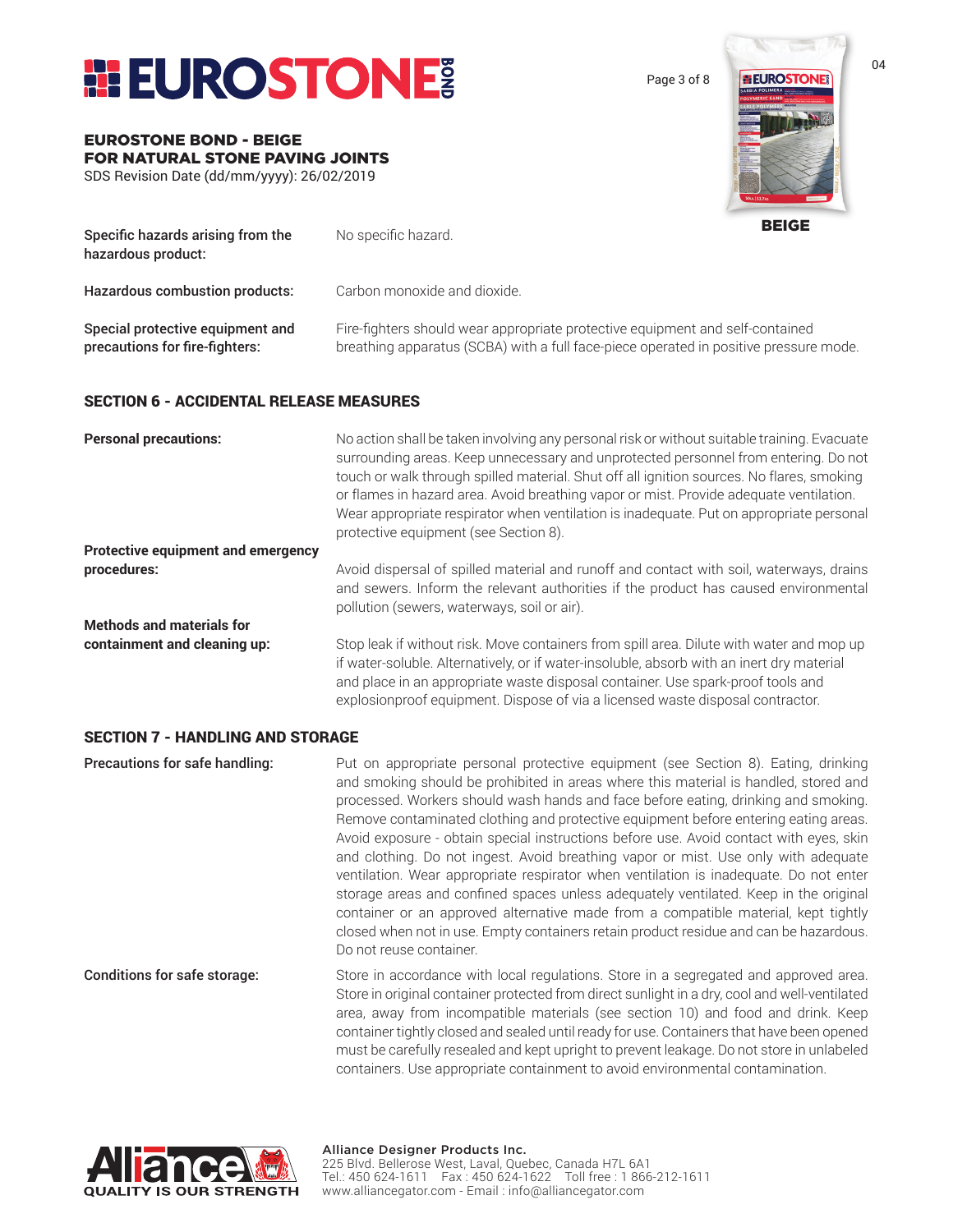

Page 4 of 8

#### EUROSTONE BOND - BEIGE FOR NATURAL STONE PAVING JOINTS

SDS Revision Date (dd/mm/yyyy): 26/02/2019

**ELEUROSTONE** 

BEIGE

**Incompatibility:** Strong oxidizing agents.

#### SECTION 8 - EXPOSURE CONTROLS AND PERSONAL PROTECTION

| No CAS                                                                                                                           | Common name and<br>synonyms  |                                                                                                                                                                                                                                                                                                                                                                                                                                                  | IDHL mg/m3                                                                                                     | TWA mg/m3 | STEL mg/m3                                                                            | CEIL mg/m3                                                                                                                                                                                                                                                            |  |
|----------------------------------------------------------------------------------------------------------------------------------|------------------------------|--------------------------------------------------------------------------------------------------------------------------------------------------------------------------------------------------------------------------------------------------------------------------------------------------------------------------------------------------------------------------------------------------------------------------------------------------|----------------------------------------------------------------------------------------------------------------|-----------|---------------------------------------------------------------------------------------|-----------------------------------------------------------------------------------------------------------------------------------------------------------------------------------------------------------------------------------------------------------------------|--|
| 14808-60-7                                                                                                                       | Silica, crystalline (Quartz) |                                                                                                                                                                                                                                                                                                                                                                                                                                                  | 50                                                                                                             | 0.1       | Not available                                                                         | Not available                                                                                                                                                                                                                                                         |  |
| IDHL:<br>TWA:<br>STEL:<br>CEIL:                                                                                                  |                              | Ceiling Limit                                                                                                                                                                                                                                                                                                                                                                                                                                    | Immediately Dangerous to Life or Health Concentrations<br>Time Weighted Average<br>Short - Term Exposure Limit |           |                                                                                       |                                                                                                                                                                                                                                                                       |  |
| Appropriate engineering controls: Use only with adequate ventilation. Use process enclosures, local exhaust ventilation or other |                              | equipment.                                                                                                                                                                                                                                                                                                                                                                                                                                       |                                                                                                                |           |                                                                                       | engineering controls to keep worker exposure to airborne contaminants below any<br>recommended or statutory limits. The engineering controls also need to keep gas, vapor<br>or dust concentrations below any lower explosive limits. Use explosion-proof ventilation |  |
| Individual protection measures:                                                                                                  |                              | Wash hands, forearms and face thoroughly after handling chemical products, before<br>eating, smoking and using the lavatory and at the end of the working period. Appropriate<br>techniques should be used to remove potentially contaminated clothing. Wash<br>contaminated clothing before reusing. Ensure that eyewash stations and safety showers<br>are close to the workstation location.                                                  |                                                                                                                |           |                                                                                       |                                                                                                                                                                                                                                                                       |  |
| Eyes:                                                                                                                            |                              | DO NOT WEAR CONTACT LENSES Wear anti-splash safety goggles.                                                                                                                                                                                                                                                                                                                                                                                      |                                                                                                                |           |                                                                                       |                                                                                                                                                                                                                                                                       |  |
| Hands:                                                                                                                           |                              | Chemical-resistant, impervious gloves complying with an approved standard should be<br>worn at all times when handling chemical products if a risk assessment indicates this<br>is necessary. Considering the parameters specified by the glove manufacturer, check<br>during use that the gloves are still retaining their protective properties.                                                                                               |                                                                                                                |           |                                                                                       |                                                                                                                                                                                                                                                                       |  |
| Respiratory:                                                                                                                     |                              | If workers are exposed to concentrations above the exposure limit, they must use<br>appropriate, certified respirators. Use a properly fitted, air-purifying or air-fed respirator<br>complying with an approved standard if a risk assessment indicates this is necessary.<br>Respirator selection must be based on known or anticipated exposure levels, the hazards<br>of the product and the safe working limits of the selected respirator. |                                                                                                                |           |                                                                                       |                                                                                                                                                                                                                                                                       |  |
| Others:                                                                                                                          |                              |                                                                                                                                                                                                                                                                                                                                                                                                                                                  |                                                                                                                |           | Wear protective clothing with long sleeves and appropriate safety shoes at all times. |                                                                                                                                                                                                                                                                       |  |

#### SECTION 9 - PHYSICAL AND CHEMICAL PROPERTIES

#### **APPEARANCE** Physical state : Solid Colour: Beige Odour: 0docless Odour threshold: Not available

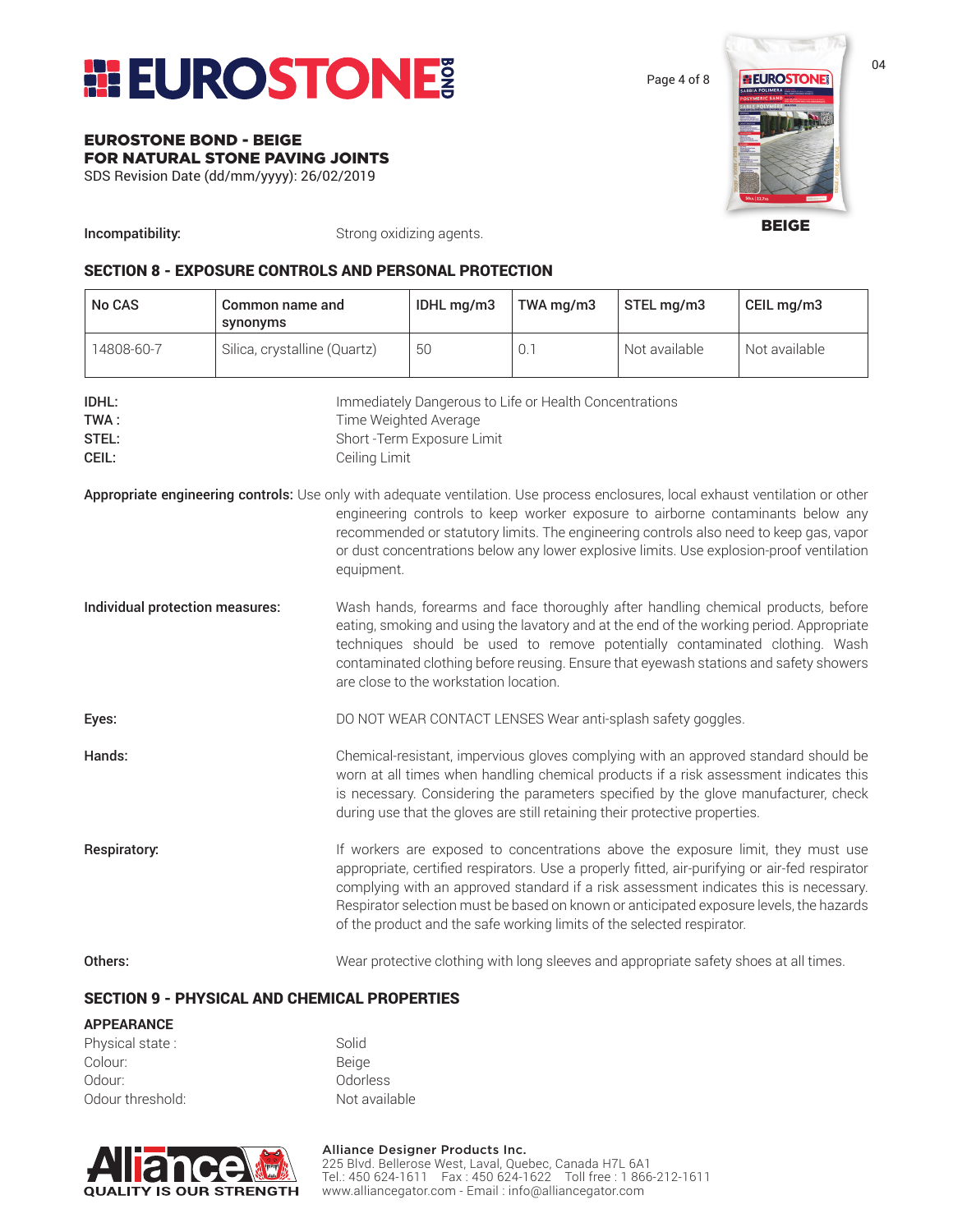## **EUROSTONE**

EUROSTONE BOND - BEIGE FOR NATURAL STONE PAVING JOINTS SDS Revision Date (dd/mm/yyyy): 26/02/2019

| $pH$ :                                   | Not applicable.                      |
|------------------------------------------|--------------------------------------|
| Melting/Freezing point:                  | >1500°C (2732°F)                     |
| Initial boiling point/boiling range:     | >500°C (932°F)                       |
| Flash point:                             | Not applicable                       |
| Lower flammable/explosive limit:         | Not applicable                       |
| Upper flammable/explosive limit:         | Not applicable                       |
| Auto-ignition temperature:               | Not applicable                       |
| Evaporation rate:                        | Not applicable                       |
| Vapour pressure:                         | Not applicable                       |
| Vapour density:                          | Not applicable                       |
| Relative density:                        | 1,401-2,000 kg/L à 20 °C (water = 1) |
| Solubility in water:                     | Insoluble                            |
| Partition coefficient - n-octanol/water: | Not applicable                       |
| Decomposition temperature:               | Not available                        |
| Kinematic viscosity:                     | Not applicable                       |

#### SECTION 10 - STABILITY AND REACTIVITY

| Reactivity:                                 | Stable under recommended conditions of storage and handling.                               |
|---------------------------------------------|--------------------------------------------------------------------------------------------|
| <b>Chemical stability:</b>                  | The product is chemically stable under normal conditions of use.                           |
| <b>Possibility of hazardous reactions:</b>  | No dangerous or polymerization reactions will not occur under normal conditions of<br>use. |
| <b>Conditions to avoid:</b>                 | Keep away from incompatible products.                                                      |
| Incompatible materials:                     | None known.                                                                                |
| <b>Hazardous decomposition</b><br>products: | Carbon monoxide and dioxide.                                                               |

#### SECTION 11 - TOXICOLOGICAL INFORMATION

| <b>No CAS</b> | Common name and<br>synonyms  | $(1)$ LD<br>oral | $(2)$ LD<br>skin | $(3)$ LD<br>skin | $(4)$ LC<br>gases | $(5)$ LC<br>vapours | $(6)$ LC<br>dusts-mist |
|---------------|------------------------------|------------------|------------------|------------------|-------------------|---------------------|------------------------|
| 14808-60-7    | Silica, crystalline (Quartz) | >2000            | Not              | >5000            | Not               | Not                 | >5.00                  |
|               |                              |                  | available        |                  | applicable        | applicable          |                        |

(1) LD50 oral mg/kg

(2) LD50 skin mg/kg

(3) LD50 skin mg/kg

(4) LC50 inhalation ppmV 4h gases

(5) LC50 inhalation mg/l 4h vapours

(6) LC50 inhalation mg/l 4h dusts-mist

Routes of exposure: This product is absorbed through the respiratory tract.

Symptoms: **Symptoms:** Cough, breathing pain, eye redness. Recurrent bronchitis and permanent respiratory embarrassment.



#### Alliance Designer Products Inc.

225 Blvd. Bellerose West, Laval, Quebec, Canada H7L 6A1 Tel.: 450 624-1611 Fax : 450 624-1622 Toll free : 1 866-212-1611 www.alliancegator.com - Email : info@alliancegator.com

Page 5 of 8



04

BEIGE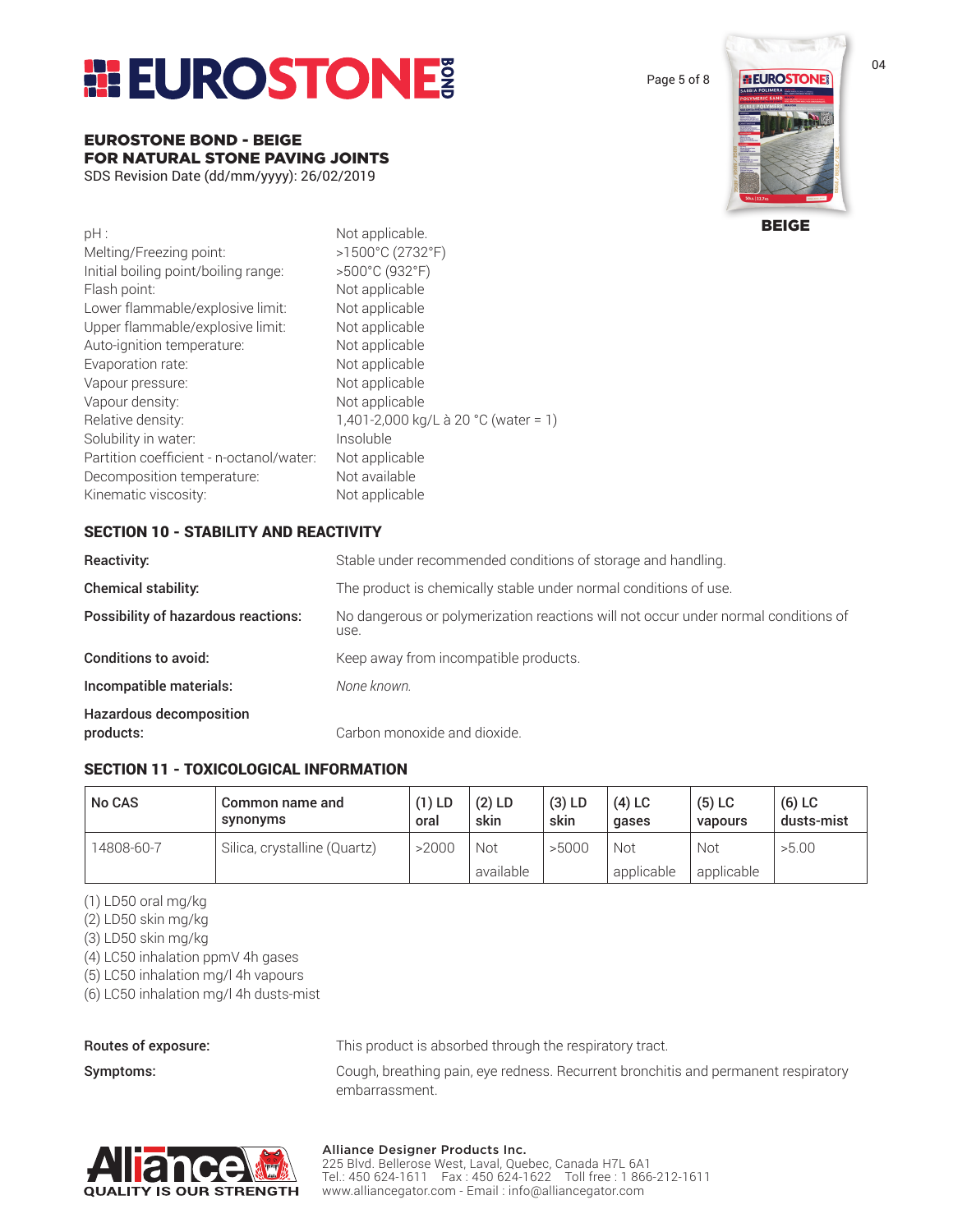

Page 6 of 8

# **ELIROSTONE**

BEIGE

EUROSTONE BOND - BEIGE

FOR NATURAL STONE PAVING JOINTS SDS Revision Date (dd/mm/yyyy): 26/02/2019

Delayed and immediate effects: Dust from the product may cause mechanical irritation of the eyes and respiratory tract. May cause lung inflammation. May cause silicosis.

| <b>No CAS</b> | Common name and<br>synonyms  | <b>IARC</b> | <b>ACGIH</b>   | <b>Mutagenicity</b> | Effect on<br>reproduction |
|---------------|------------------------------|-------------|----------------|---------------------|---------------------------|
| 14808-60-7    | Silica, crystalline (Quartz) |             | A <sub>2</sub> | No effects shown.   | No effects shown.         |

#### Cancer classification under IARC (International Agency for Research on Cancer)

| Group 1:  | carcinogenic to humans.                               |
|-----------|-------------------------------------------------------|
| Group 2A: | probably carcinogenic to humans.                      |
| Group 2B: | possibly carcinogenic to humans.                      |
| Group 3:  | not classifiable as to its carcinogenicity to humans. |
| Group 4:  | probably not carcinogenic to humans.                  |

#### Cancer classification under ACGIH (American Conference of Governmental Industrial Hygienists)

| Group A1: | confirmed human carcinogen.                                   |
|-----------|---------------------------------------------------------------|
| Group A2: | suspected human carcinogen.                                   |
| Group A3: | confirmed animal carcinogen with unknown relevance to humans. |
| Group A4: | not classifiable as a human carcinogen.                       |
| Group A5: | not suspected as a human carcinogen.                          |

#### SECTION 12 - ECOLOGICAL INFORMATION

| No CAS     | Common name and<br>synonyms  | %         | Persistent                                                    | Bio-accumulation                                             | Aquatic<br>ecotoxicity                            |
|------------|------------------------------|-----------|---------------------------------------------------------------|--------------------------------------------------------------|---------------------------------------------------|
| 14808-60-7 | Silica, crystalline (Quartz) | $34 - 36$ | Yes                                                           | No.                                                          | No.                                               |
| No CAS     | Common name and<br>synonyms  | %         | <b>Ecotoxicity for</b><br>aquatic<br>organisims-Short<br>term | <b>Ecotoxicity for</b><br>aquatic<br>organisims-Long<br>term | Environnemental<br>effects                        |
| 14808-60-7 | Silica, crystalline (Quartz) | $34 - 36$ | No known<br>adverse effect to<br>aquatic life.                | No known<br>adverse effect to<br>aquatic life.               | No known<br>adverse effect to<br>the environment. |

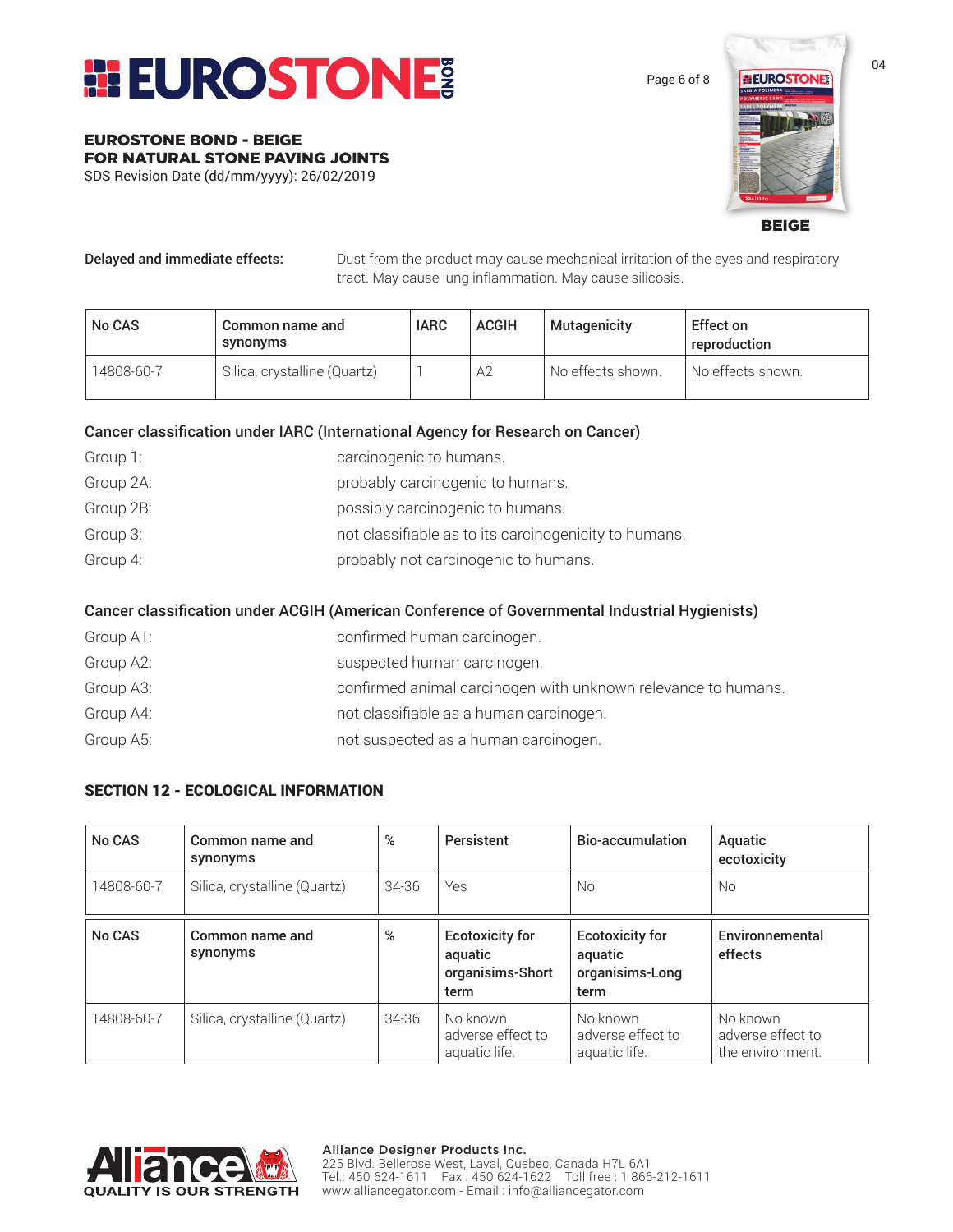

Page 7 of 8



BEIGE

#### SECTION 13 - DISPOSAL CONSIDERATIONS

FOR NATURAL STONE PAVING JOINTS SDS Revision Date (dd/mm/yyyy): 26/02/2019

EUROSTONE BOND - BEIGE

- 
- **Disposal Method :** Methods of disposal: The generation of waste should be avoided or minimized wherever possible. Dispose of surplus and non-recyclable products via a licensed waste disposal contractor. Disposal of this product, solutions and any by-products should at all times comply with the requirements of environmental protection and waste disposal legislation and any regional local authority requirements.

#### SECTION 14 - TRANPORT INFORMATION

|                           | <b>TDG</b>    | <b>DOT</b>    | <b>IMDG</b>      | <b>IATA</b>   |
|---------------------------|---------------|---------------|------------------|---------------|
| UN number                 |               |               |                  |               |
| Proper shipping name      | Not regulated | Not regulated | Not<br>regulated | Not regulated |
| Transport hazardclass(es) |               |               |                  |               |
| Packing group             |               |               |                  |               |

| Other information                      |                |
|----------------------------------------|----------------|
| Marine pollutant:                      | Nο             |
| IMDG:                                  | Not applicable |
| <b>Exemption for limited quantity:</b> | Not applicable |
| <b>Special precautions:</b>            | Not applicable |
| <b>Others exemptions:</b>              | Not applicable |

#### SECTION 15 - REGULATORY INFORMATION

All ingredients are listed on the EINECS or in compliance with the inventory. The customer is responsible for determining the PPE (personal protection equipment) code for this material. The classification of the product and the SDS were developped in accordance with HPR.

| <b>No CAS</b> | Common name and<br>synonyms  | %     | <b>DSL</b> | <b>NDSL</b> | <b>NPRI</b> |
|---------------|------------------------------|-------|------------|-------------|-------------|
| 14808-60-7    | Silica, crystalline (Quartz) | 34-36 |            |             |             |

| <b>No CAS</b> | Common name and<br>synonyms               | %     | <b>TSCA</b> | PROP-65 | <b>Right to Know</b> |
|---------------|-------------------------------------------|-------|-------------|---------|----------------------|
|               | 14808-60-7   Silica, crystalline (Quartz) | 34-36 |             |         |                      |